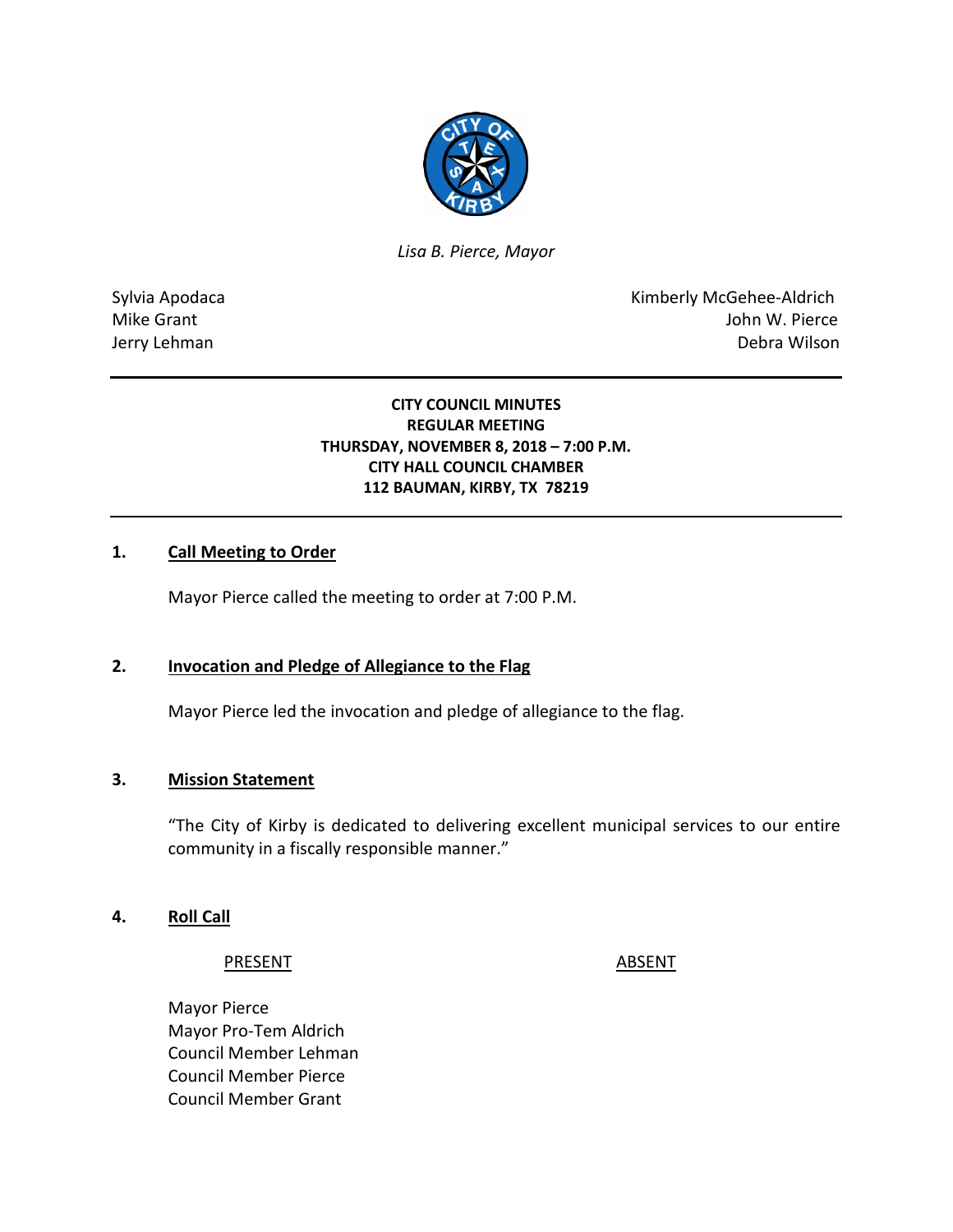Council Member Wilson

Council Member Apodaca

Although Mayor Pierce deviated from the agenda, the minutes will be prepared in the order the agenda was posted.

#### **5. Citizen Participation**

There were not any citizens signed up to be heard.

#### **6. Consideration Of And Action On Minutes**

a. Regular Meeting October 25, 2018

Council Member Lehman moved to approve the minutes of October 25, 2018; seconded by Council Member Grant. The motion carried with a 6-0-1 vote.

AYES: 6 NAYES: ABSTAIN: 1 (Mayor Pro-Tem Aldrich)

#### **7. Consent Agenda**

a. Approval Of Quarterly Investment Report For Period Ending September 2018

Council Member Pierce moved to approve the Quarterly Investment Report for period ending September 2018; seconded by Council Member Grant. The motion carried with a 7-0 vote.

AYES: 7 NAYES: 0

#### **8. Discussion And Possible Action**

#### a. Economic Development Committee Annual Report

Members from the Economic Development Committee presented their Annual Report to City Council. Jacqueline M. Jackson, Chairperson, Jose Garcia, Vice-Chairperson, and Cory Mobley, Committee Member, and Council Member Lehman provided information regarding the Welcome to Kirby monument, Kirby Business Alliance, façade grant program, increasing commerce, more website features, ribbon cuttings, and more social media exposure.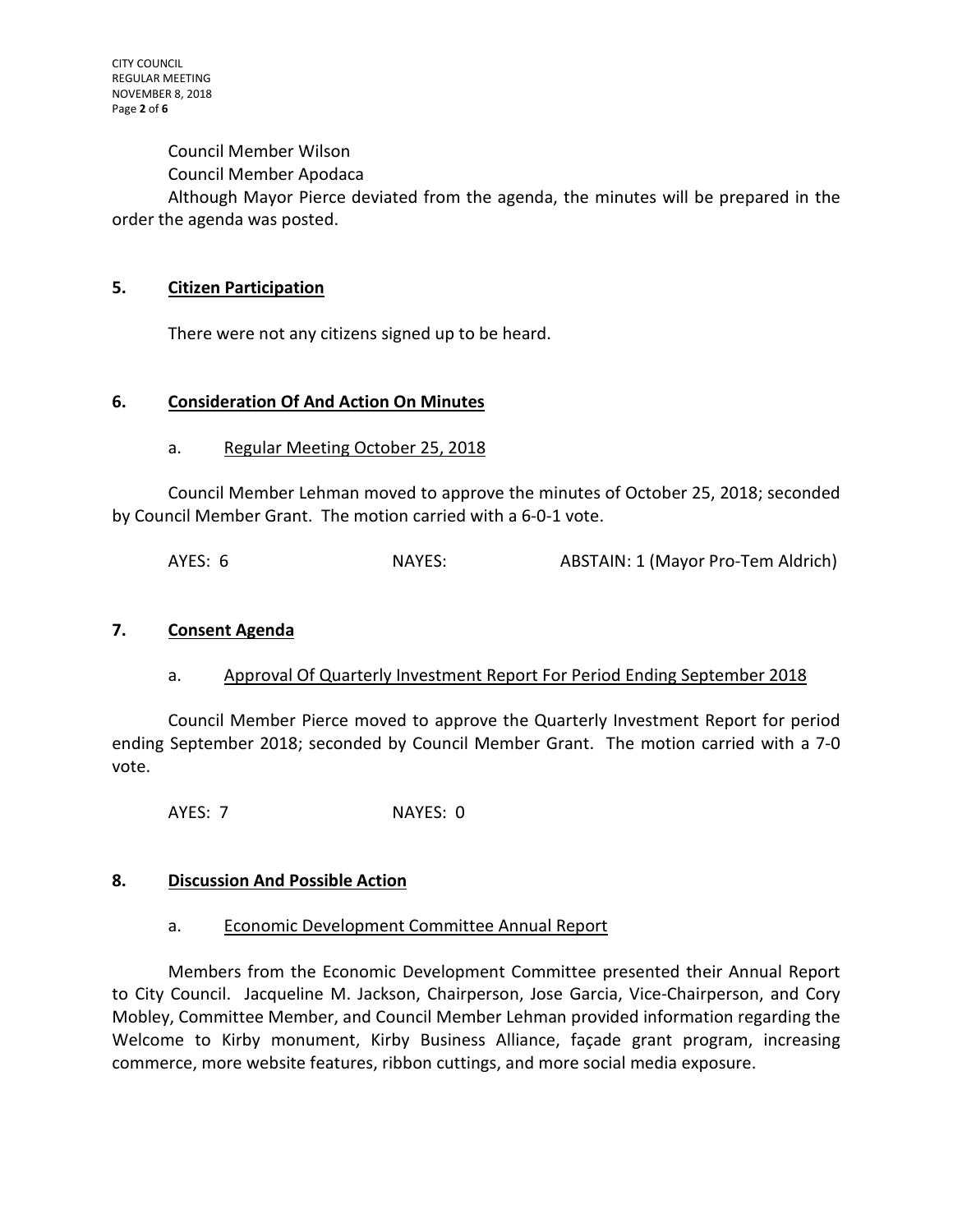Chairperson Jackson asked Council how often they want to receive reports from Economic Development Committee. Mayor Pierce asked that they present quarterly reports to City Council.

## b. Discussion And Possible Action On Swimming Pool Management Proposal

City Manager Vernon discussed the current contract with San Antonio Pool Management. The cost for the current season was \$44,050 and the contract expires November 30, 2018. New proposal is a two year agreement. For 2019 the cost is \$44,750 and for 2020 the cost is \$47,090. There was discussion about swimming lessons and season passes.

Council Member Grant moved to accept the proposal from San Antonio Pool Management effective December 1, 2018 through November 30, 2020; seconded by Council Member Wilson. The motion carried with a 7-0 vote.

AYES: 7 NAYES: 0

## c. Discussion And Possible Action On Resolution No. R-2018-704 Of The City Of Kirby City Council For The Adoption Of The City Of Kirby Cafeteria Plan

Tina Ynfante, Finance Director, informed Council this is an annual renewal and the only change was the date, October 1, 2018 – September 30, 2019 for the Cafeteria Plan.

Mayor Pro-Tem Aldrich moved to accept Resolution No. R-2018-704 of the City of Kirby City Council for the adoption of the City of Kirby Cafeteria Plan; seconded by Council member Pierce. The motion carried with a 7-0 vote.

AYES: 7 NAYES: 0

d. Discussion And Possible Action On Ordinance No. O-2018-850 Repealing Existing Chapter 91 Of The Code Of Ordinances And Adopting A New Chapter 91 Entitled "Animals" To Set Out Provisions As To Animals, Including An Animal Shelter, Animal Control Officers, Licensing, Animal Bites And Animal Care, Spaying And Neutering, Rabies Control, Adoption Of Animals, Fees, Enforcement, And Related Matters, And Setting A Fine Not To Exceed The Amounts Set Out In Section 10.99 Of The Code Of Ordinances For Each Violation. This Is The First Reading.

Council Member Pierce moved to table this item to the next Council meeting, seconded by Council Member Grant. The motion carried with a 7-0 vote.

AYES: 7 NAYES: 0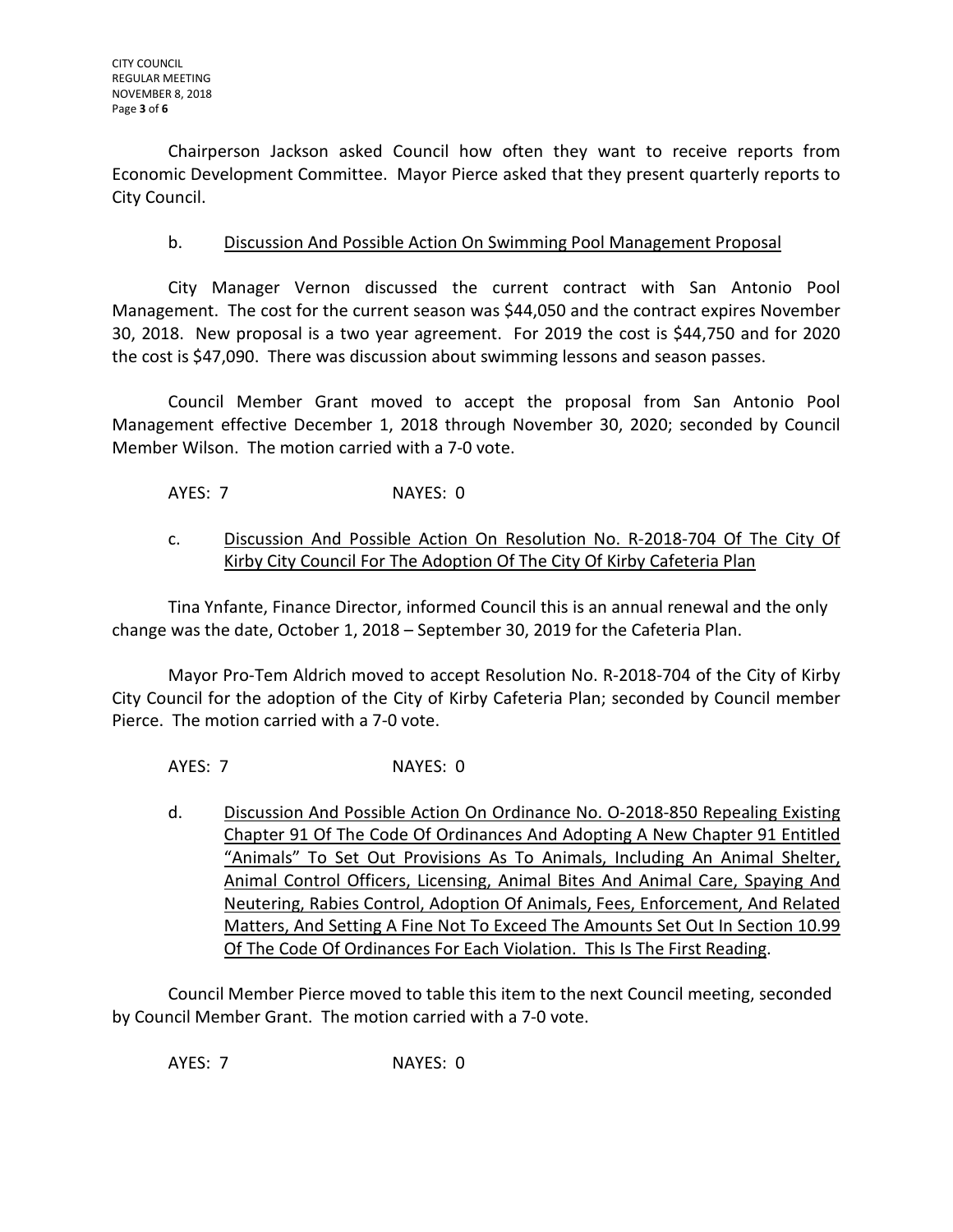## e. Reports By Council Members And Staff On Their Experiences During The 2018 TML Conference

Council Member Apodaca, Council Member Wilson, City Manager Vernon and Director of Public Works Gilbert Salas shared their experiences at the 2018 TML Conference.

f. Update, Discussion And Possible Action On Binz Engleman Road Reconstruction Project

Mr. Salas provided information on the Binz Engleman Road reconstruction project. The contractor completed the concrete work on Phase 2. There was discussion on replacing the mailboxes and the spoil that will be used under the sidewalks only.

g. Discussion And Possible Action On Ordinance No. O-2018- 848 Repealing Current Section 94.02 Of The Code Of Ordinances And Adopting A New Section 94.02 Of The Code Of Ordinances Of The City Of Kirby In Regard To Notices To Owners Or Occupants To Abate Nuisances. This Is The Second Reading.

Council Member Pierce moved to accept Ordinance No. O-2018-848 repealing current Section 94.02 of the Code of Ordinances and adopting a new section 94.02 of the Code of Ordinances of the City of Kirby in regard to notices to owners or occupants to abate nuisances; seconded by Mayor Pro-Tem Aldrich. The motion carried with a 7-0 vote.

- AYES: 7 NAYES: 0
- h. Discussion And Possible Action On Ordinance No. O-2018-849 Amending The Sign Ordinance In Chapter 154 Of The Code Of Ordinances To Add Provisions Related To Digital Signs And Monument Signs. This Is The Second Reading.

Council Member Pierce moved to accept Ordinance No. O-2018-849 amending the Sign Ordinance in Chapter 154 of the Code of Ordinances to add provisions related to digital signs and monument signs; seconded by Mayor Pro-Tem Aldrich. The motion carried with a 7-0 vote.

AYES: 7 NAYES: 0

# **9. Requests and Announcements**

a. Requests By Mayor And Council Members For Items To Be Placed On Future City Council Agendas And Announcements On City Events/Community Interests

Council Member Apodaca – She said there is a car parked at the Dollar General parking lot and asked that this be addressed.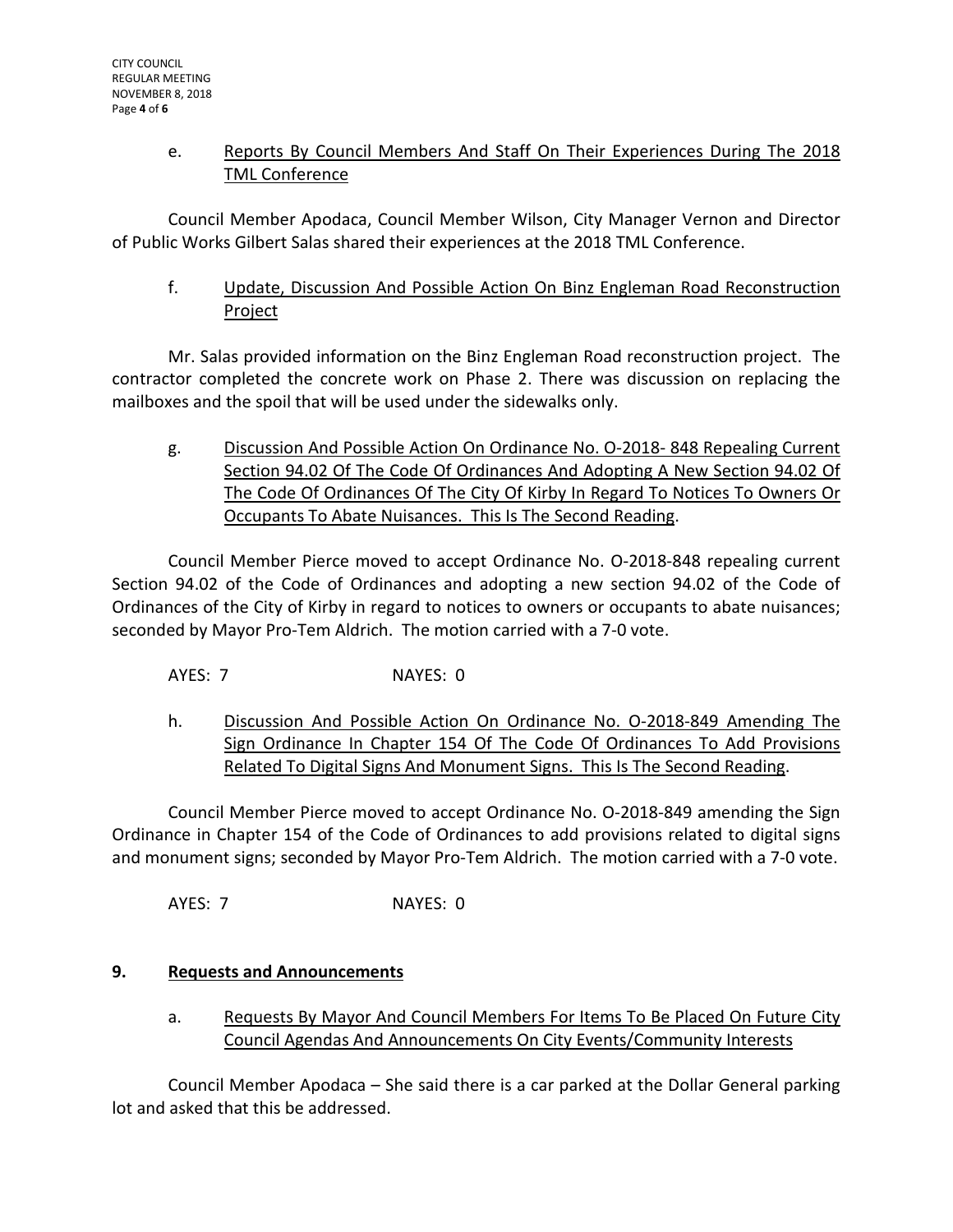Council Member Wilson – She asked if there is a food truck on Seguin Road. She thanked the Senior Center for the food bank and distributing turkeys, bread and other items. She asked for a current inspection report from the health inspector. She wished everyone a Happy Thanksgiving.

Mayor Pro-Tem Aldrich – She asked if someone would contact Church's Chicken to repair the entrance to their parking lot. Council Member Grant said he will talk to the owner. She thanked everyone for attending the meeting and wished everyone a Happy Thanksgiving.

Council Member Lehman – He asked that on the agenda for the first meeting in December there is a discussion on using funds for Economic Development to buy and sell property. He wished everyone a Happy Thanksgiving.

Council Member Grant – He voiced his concern with the construction of a carport or garage on Gibbs Sprawl. He requested the minutes for the original presentation from Mr. Winters outlining the phases and recap what was stated. He wished everyone a Happy Thanksgiving.

Council Member Pierce – He thanked all City staff and wished everyone a safe Thanksgiving. Thanked Sunday is Veterans Day and he thanked all the veterans for their service.

Mayor Pierce – She thanked the Economic Development Committee for their update. There were individuals hired by an environmental group placing flyers on doors regarding water testing, the flyers were not distributed by the City. She asked that the small cell item be placed on the November 29 or December 13 Council agenda. She echoed Council Member Wilson's sentiments on the Food Bank; be cognizant of those who are less fortunate and reach out to church's to see if there is a need there; Planning and Zoning Commission needs members; businesses on FM 78 and other main roads will have attention focused on them to clean up; and think about having a microchip drive. She thanked City staff and everyone for attending the meeting.

## **10. Adjournment**

The meeting adjourned at 8:30 P.M.

 Lisa B. Pierce Mayor

\_\_\_\_\_\_\_\_\_\_\_\_\_\_\_\_\_\_\_\_\_\_\_\_\_\_\_